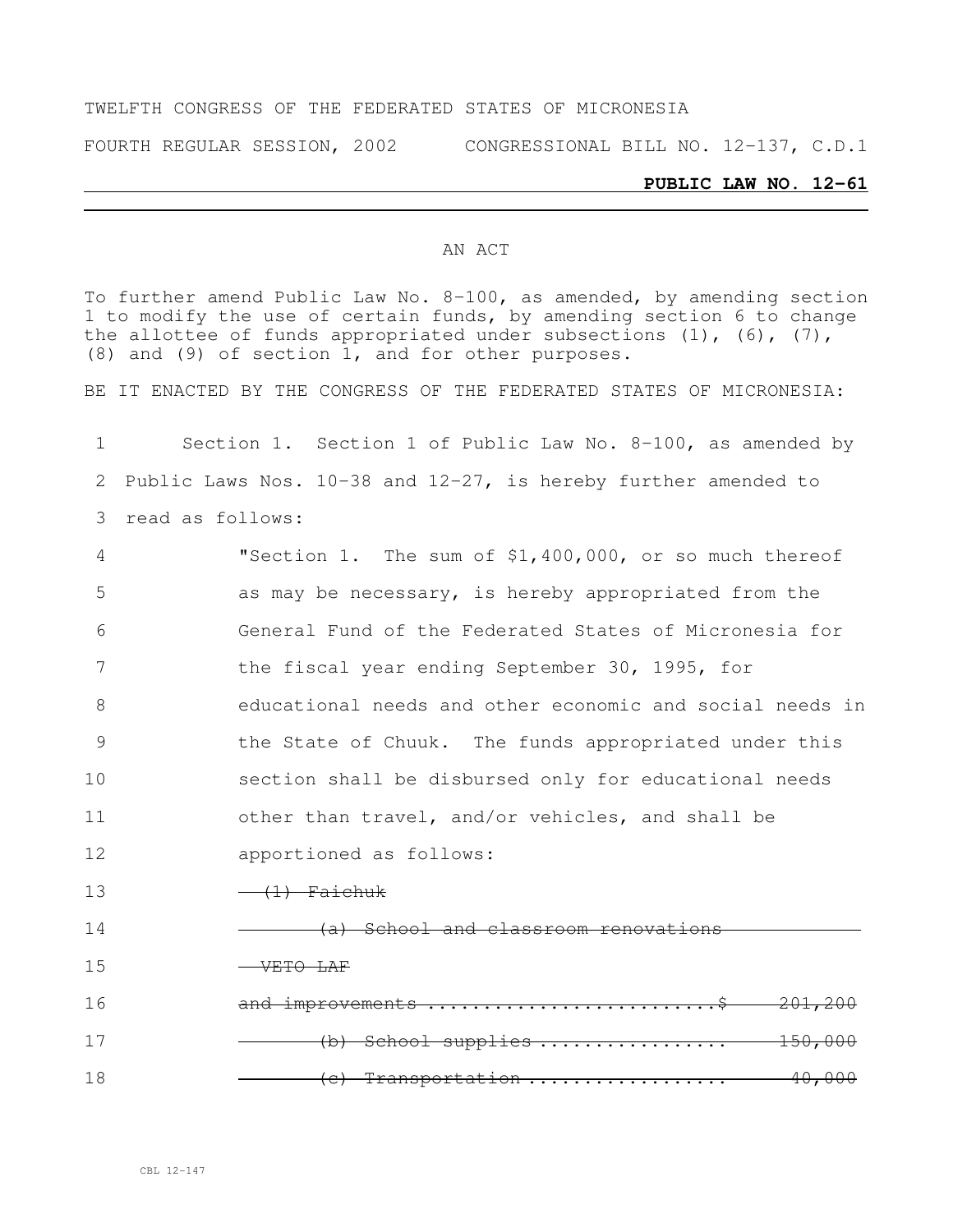| 1  | (2) Mortlocks                                                                                         |            |
|----|-------------------------------------------------------------------------------------------------------|------------|
| 2  | (a) Funds previously appropriated and                                                                 |            |
| 3  | obligated for projects and programs now                                                               |            |
| 4  |                                                                                                       | 205,638    |
| 5  | (b) Musical instruments for youth                                                                     |            |
| 6  | organizations                                                                                         | 4,362      |
| 7  | (3) Northern Namoneas                                                                                 |            |
| 8  | (a) Administrative costs                                                                              | 15,000     |
| 9  | (b) Other educational expenses                                                                        | 185,400    |
| 10 | (4) Southern Namoneas                                                                                 | 310,800    |
| 11 | (5) Northwestern Islands                                                                              |            |
| 12 | (a) Administrative costs                                                                              | 15,000     |
| 13 | (b) Other educational expenses                                                                        | 72,600     |
| 14 | (6) Grant assistance for Chuukese                                                                     |            |
| 15 |                                                                                                       | 140,000    |
| 16 | (7) Grant assistance for Chuukese students,                                                           |            |
| 17 | Pacific Basin Medical Officers' Training                                                              |            |
| 18 | $\text{School}\text{ } \dots \dots \dots \dots \dots \dots \dots \dots \dots \dots \dots \dots \dots$ | 7,000      |
| 19 | (8) Mizpah High School                                                                                | 28,000     |
| 20 | (9) Chuuk High School Cafeteria                                                                       | $25,000$ " |
| 21 | Section 2. Section 6 of Public Law No. $8-100$ , as amended by                                        |            |
| 22 | Public Laws Nos. $12-27$ and $12-44$ , is hereby further amended to                                   |            |
| 23 | read as follows:                                                                                      |            |
| 24 | "Section 6. Allotment and management of funds and lapse                                               |            |
| 25 | <u>date</u> .                                                                                         |            |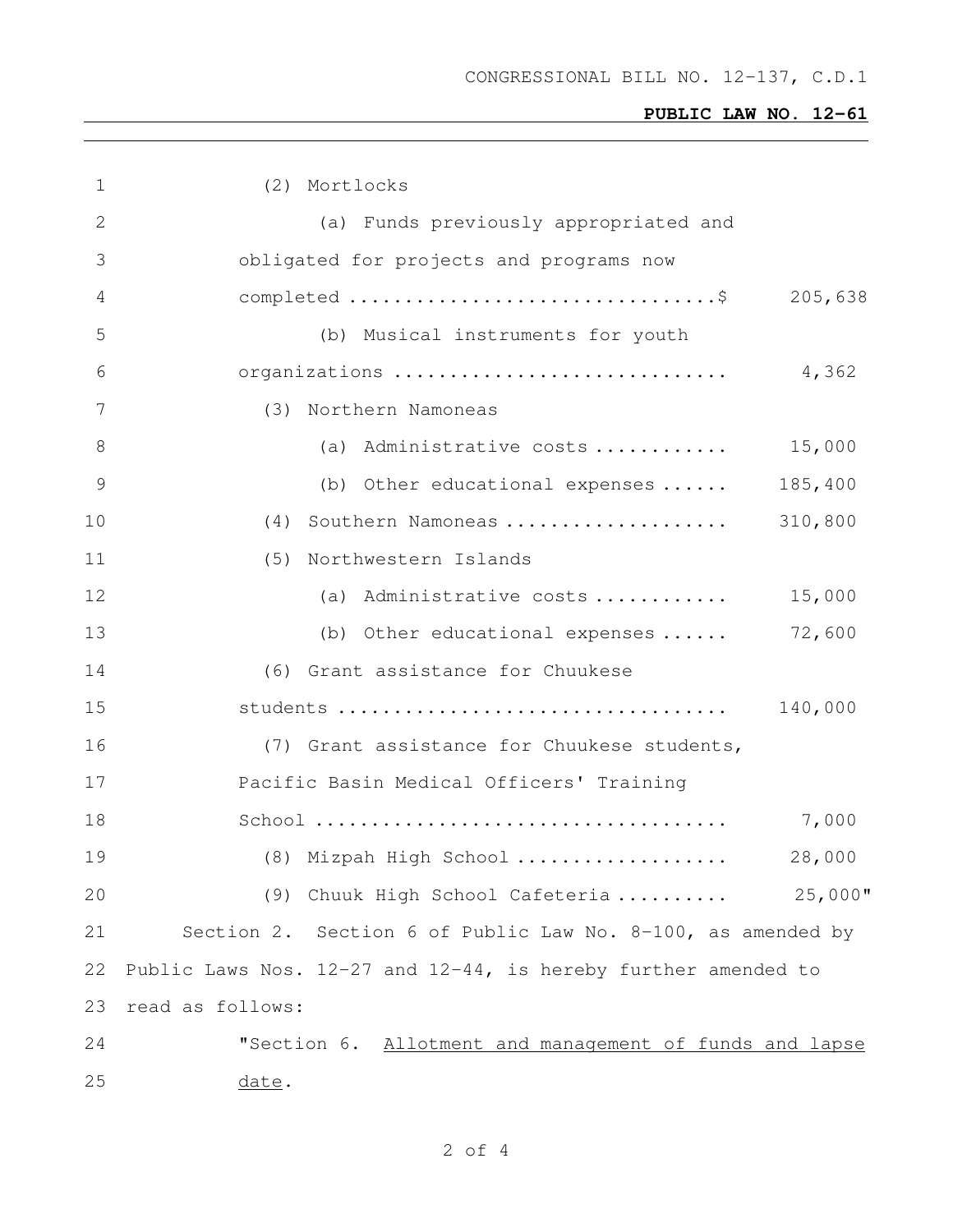| $\mathbf 1$ | (1) All funds appropriated by this act shall be                  |
|-------------|------------------------------------------------------------------|
| 2           | allotted, managed, administered, and accounted for in            |
| 3           | accordance with applicable law, including, but not               |
| 4           | limited to, the Financial Management Act of 1979. The            |
| 5           | allottee of the funds appropriated under subsection (2)          |
| 6           | of section 1 of this act shall be the Executive Director         |
| 7           | of the Mortlock Development Commission or his designee.          |
| 8           | The allottee of the funds appropriated under subsection          |
| 9           | (3) of section 1 of this act shall be the Northern               |
| 10          | Namoneas Development Authority. The allottee of the              |
| 11          | funds appropriated under subsection (4) of section 1 of          |
| 12          | this act shall be the Southern Namoneas Development              |
| 13          | Authority. The allottee of the funds appropriated under          |
| 14          | subsection (5) of section 1 of this act shall be the             |
| 15          | Pattiw Development Authority. The allottee of the funds          |
| 16          | appropriated under subsections $(1)$ , $(6)$ , $(7)$ , $(8)$ and |
| 17          | (9) of section 1 of this act shall be the Chuuk State            |
| 18          | Commission on Improvement Projects. The allottee of the          |
| 19          | funds appropriated under section 2 of this act shall be          |
| 20          | the Governor of the State of Kosrae. The allottee of             |
| 21          | the funds appropriated under subsections $(1)$ , $(3)$ and       |
| 22          | (4) of section 4 of this act shall be the Governor of            |
| 23          | the State of Yap. The allottee of the funds                      |
| 24          | appropriated under subsection (2) of section 4 of this           |
| 25          | act shall be the President of the College of Micronesia-         |

of 4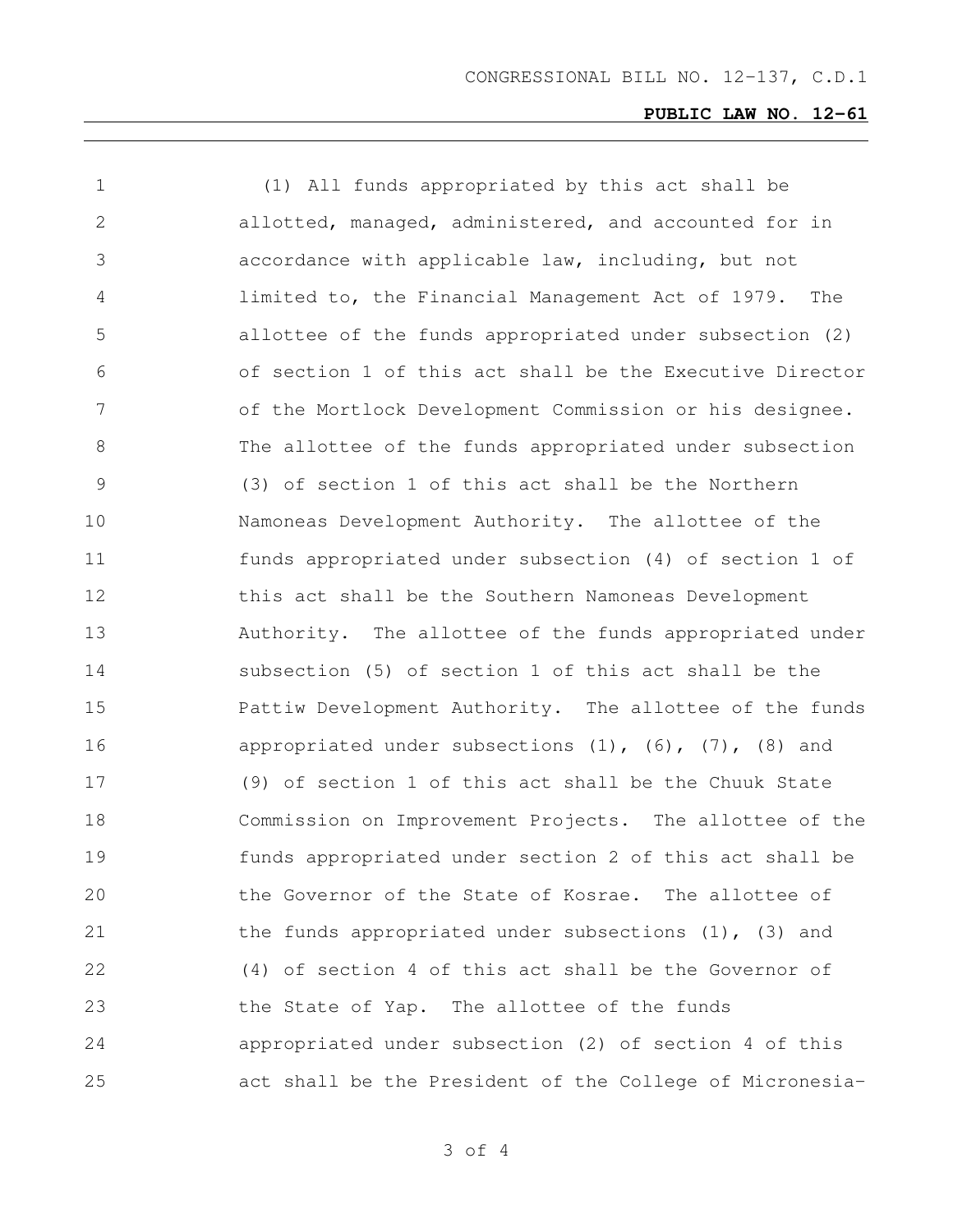| $\mathbf 1$ | The allottee of all other funds appropriated by<br>FSM.     |
|-------------|-------------------------------------------------------------|
| 2           | this act shall be the President of the Federated States     |
| 3           | of Micronesia or the President's designee.<br>The           |
| 4           | allottees shall be responsible for ensuring that these      |
| 5           | funds, or so much thereof as may be necessary, are used     |
| 6           | solely for the purposes specified in this act, and that     |
| 7           | no obligations are incurred in excess of the sum            |
| 8           | appropriated.                                               |
| 9           | (2) The authority of the allottees to obligate funds        |
| 10          | appropriated by this act shall not lapse."                  |
| 11          | Section 3. This act shall become law upon approval by the   |
| 12          | President of the Federated States of Micronesia or upon its |
| 13          | becoming law without such approval.                         |
| 14          |                                                             |
| 15          |                                                             |
| 16          |                                                             |
| 17          | December 24, 2002                                           |
| 18          |                                                             |
| 19          |                                                             |
| 20          |                                                             |
| 21          |                                                             |
| 22          | /s/ Leo A. Falcam                                           |
| 23          | Leo A. Falcam<br>President                                  |
| 24          | Federated States of Micronesia                              |
| 25          |                                                             |